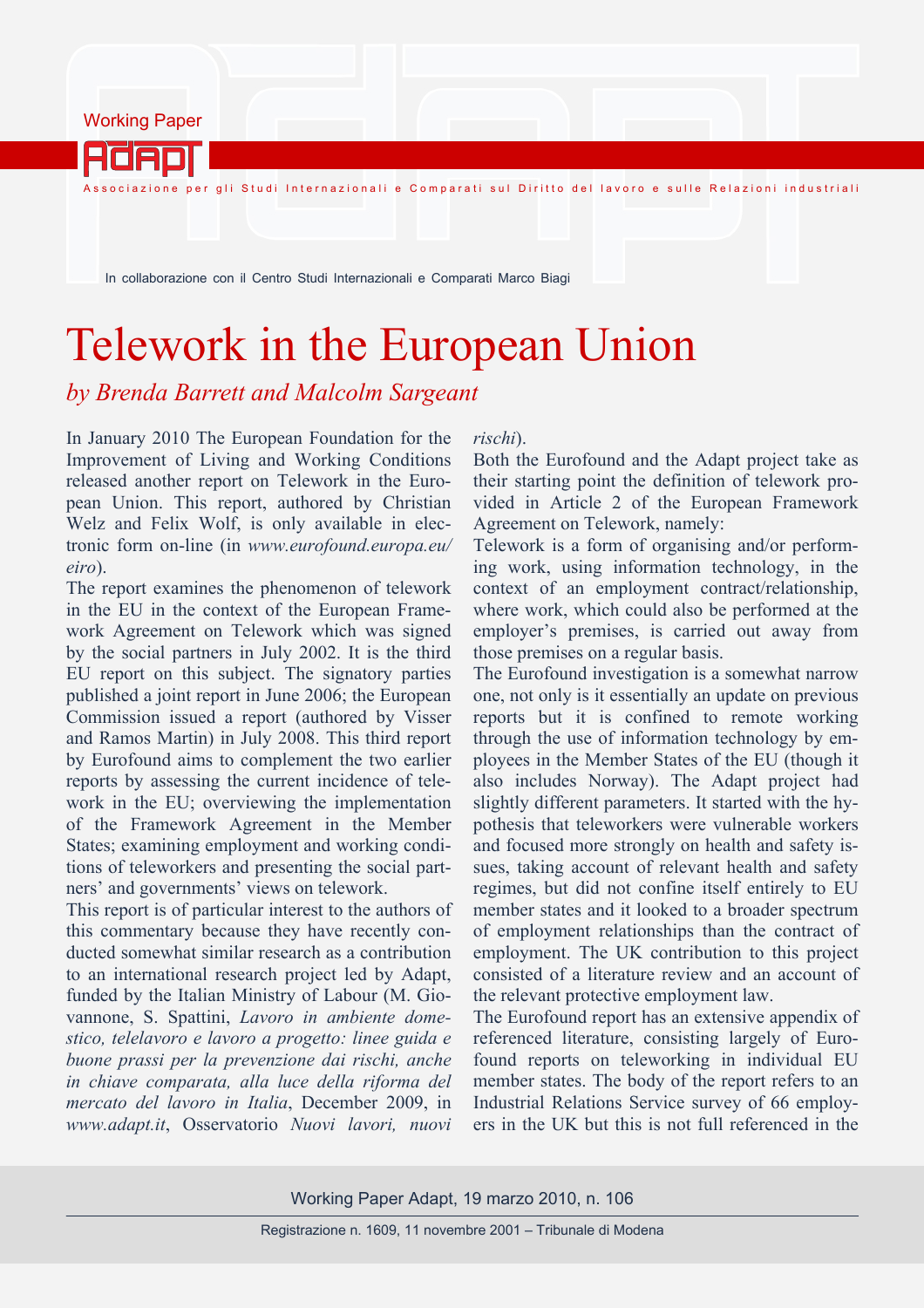text and nor is it included in the appendix. At first sight it is surprising that no reference is made to the work of the ILO, but this may well be because of the narrow scope of the Eurofound report, its function being merely to update on work already done by the EU. However the ILO's Encyclopaedia of Occupational Health and Safety (in *www.ilo.org*) provides valuable guidance on the occupational health and safety hazards associated with teleworking and the Adapt project took ILO's work into account.

The Eurofound report provides useful information on the incidence of teleworking in the Member States (and Norway) taking as the yardstick employee involvement in telework at least 'a quarter of the time'. It is surprising that the greatest use of teleworking is in the Czech Republic where 15.2% of employees are so involved; on the other hand Malta (0%) and Bulgaria (1.6%) are at the bottom of the list. The UK, with 8.1% is only slightly above the EU average of 7.0%. It is disappointing given this is such a fast developing phenomenon that these figures relate back to 2005. It is interesting that high use of telework can be found in real estate and financial intermediation, though well accepted that it is common place in education: in the UK most school teachers are provided with a laptop by their employer. The high use in real estate may be related to on site recording of dimensions and such like information about premises but nevertheless it is surprising that this accounts for at least 25% of the employee's working time. Eurofound states that male employees are generally more likely to do telework than female workers; on average about 8.1% of male employees engage in telework, while 5.8% of females do so. The British Health and Safety Executive when it reported in 2006 (Z. Whysall, P. Ellwood, *HSE Horizon Scanning Intelligence Group Demographic study – Report*, May 2006, in *www.hse.gov.uk*) likewise found that in the UK teleworkers are most likely to be men (65%), although those who work at home are more likely to be female and to work part-time. The Eurofound report devotes some pages to identifying and commenting on the way in which Member States have implemented the Framework Agreement which was the first agreement of its kind in that, unlike earlier agreements reached by the social partners at EU level, it was not incorporated into a Directive before publishing it to Member States. This Agreement followed the alternative

procedure allowed by Article 139(2) of the EC Treaty. It was a so-called autonomous agreement published directly by the social partners, to be implemented "in accordance with the procedures and practices specific to management and labour and the Member States". Autonomous agreements are intended to be made binding rather than voluntary, through their implementation by the social partners in individual Member States. Nevertheless there is a question as to whether such autonomous agreements produce 'hard' or 'soft law'. 'Soft law' is the term applied to EU measures such as guidelines, declarations and opinions in contrast to 'hard law' such as regulations, directives and decisions.

The report identified that by May 2009 21 countries had reported some form of implementation and according to the mechanisms used for implementation these countries fell into three main groups. 9 countries used collective agreements concluded mainly at national or intersectoral level, but in three cases the collective agreements had been applied to all the remaining sectors of the workforce by legislation; in the remaining 6 countries the Agreement was clearly treated as soft law because it was not extended to non-unionised sectors. 6 countries, including the UK, had implemented through 'voluntary' measures such as guidelines, codes and recommendations. In 6 countries, where there was no strong tradition of collective bargaining, the Agreement had been transposed into legislation, though in most cases the national social partners had been consulted during the legislative process.

The report states that in the UK the social partners agreed in August 2003 on a guidance on telework and this was subsequently published by the Department of Trade and Industry (DTI), the then relevant Government Department. It suggests "This development is considered by some as a significant step in the evolution of the British industrial relations system". However while the Confederation of British Industry (one of the signatories) describes the text as 'voluntary, non-binding' its web site is the only one which the authors of this commentary found to feature the Agreement. It did not appear to feature on the site of the Department for Business, Innovation and Skills, the successor to the DTI. It is interesting to note that while collective bargaining is comparatively weak in the UK it is one of the minority of six Member States that has not backed the Agreement by legislation; most of the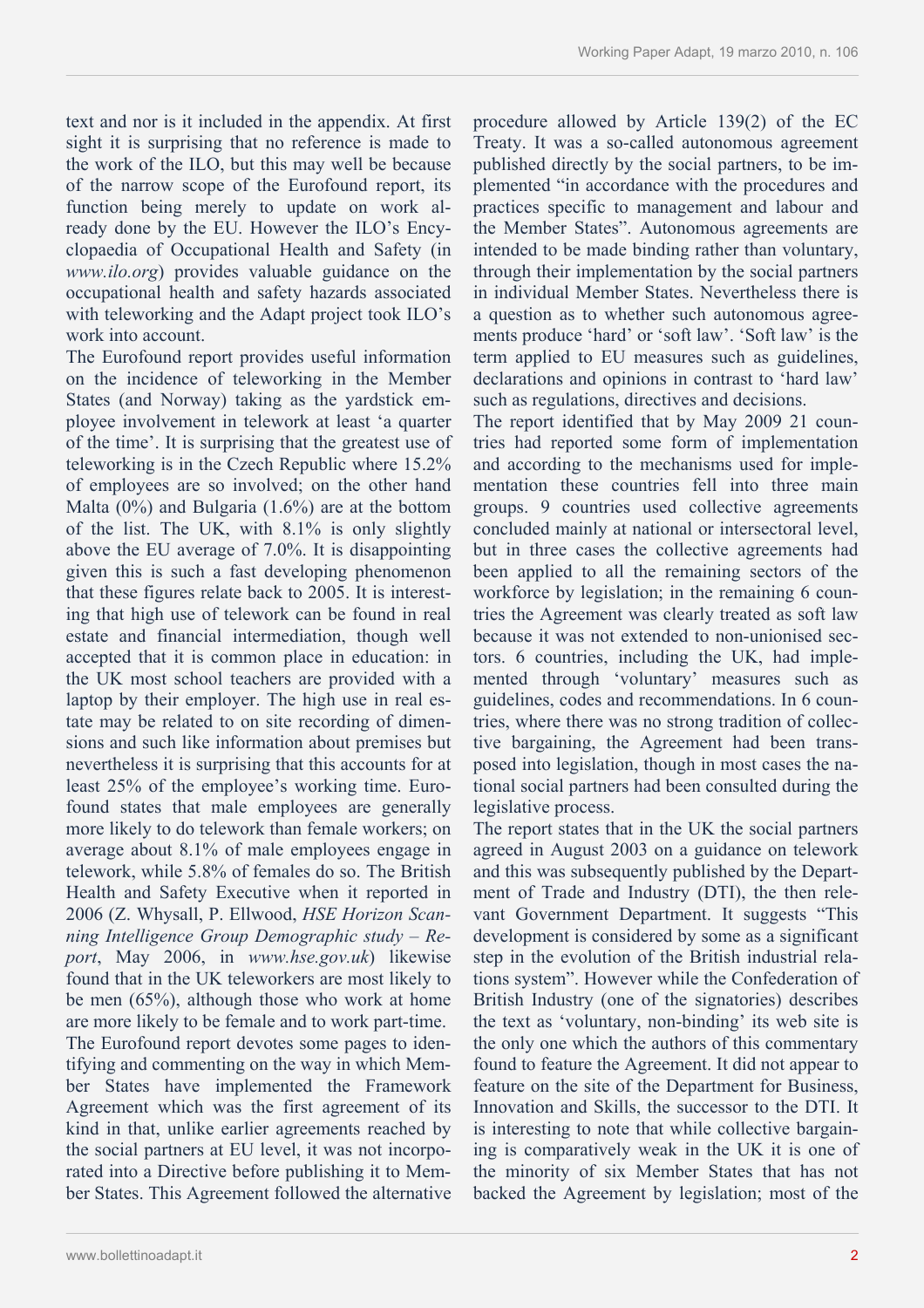remaining 15 countries have either used legislation as the primary means of implementation or legislated to ensure the Agreement is enforced throughout their workforce.

The Eurofound report devotes some space to considering the employment and working conditions of teleworkers, noting at the outset the voluntary nature of telework so that there is no right as such to telework and no obligation to do telework. Nevertheless the report notes that teleworkers often have different working conditions from office employees and suggests that they may be discriminated against with regard to working time, workplace standards or access to training. It also notes that issues such as the implementation and monitoring of health and safety regulations as well as data protection may be difficult to apply outside the employer's premises. It posits that social isolation and a lack of separation between work and private life can also be challenging. However these matters are all addressed in the Framework Agreement with the objective of ensuring that teleworkers enjoy the same rights and comparable conditions of work as their colleagues at the employer's premises and the report provides examples of how Member States have dealt with them when implementing the Agreement.

These commentators were particularly interested in what the Report says about health and safety as the Adapt project was more directly concerned with this issue. The report correctly states that according to the Framework Agreement the employer is responsible for health and safety measures at the teleworker's workplace. It instances that the employer has to inform the teleworker of risk related to the work and that this applies in particular to risks relating to working with computer equipment. The report further states that "The principle of equal treatment in terms of health and safety measures for teleworkers and permanent employees is an important dimension of many telework arrangements". Given the comparative lack of force of the Framework Agreement in the UK the Adapt team looked to the national health and safety protective legislation to identify whether it applied to teleworking, having regard to the risks identified by the ILO's encyclopaedia, which apparently envisaging teleworking was homeworking, emphasised poor working environment, with shortcomings in heating, lighting, ventilation and work space. The ILO in another publication (V. Di Martino, *The* 

*highroad to teleworking*, International Labour Office, 2001, Geneva) identified many factors likely to induce stress, for example low participation in decision making; career uncertainty and stagnation; poor status work; poor pay; job insecurity or redundancy.

The Adapt team found that in respect of teleworking employees in the UK the employer owes the same general duty of care as is owed to other employees. If due to the employer's negligence the employee is injured the employer will be liable (quite apart from the income maintenance provided under national social security provisions) to compensate the employee and it may be liable to criminal prosecution if it has not "done all that is reasonably practicable to ensure the health, safety and welfare" of that employee. In theory the employer's civil and criminal liabilities extend not only to physical injury but also to psychiatric injury caused by stress. In addition, the UK having implemented EC Directives n. 90/270 on display screens and n. 89/654 on the workplace, has addressed other major concerns identified in the ILO encyclopaedia. However, in practice neither civil nor criminal liability is likely to arise.

The Eurofound suggestion that undertaking telework is a voluntary matter for employees, with the implication that the employee accepts the risks of such employment, is somewhat naïve in line with the outdated supposition that every contract of employment is a freely negotiated agreement. As far as homeworking is concerned there may be many who welcome the flexibility of working at home for part of the working week in order to assist with child care or to avoid the stress of the daily commute but there may equally be a number who simply take work home because their workload is greater than can be managed in the time they are at the office. There is much litigation for compensation for work related stress allegedly induced by work overload and homeworking may be a contributory factor in some cases.

In may also be questioned how realistically the two EC Directives provide real protection for teleworkers. The display screen directive is now approximately 20 years old and is framed to protect users of the traditional desktop computer rather than the laptop which is frequently used by remote workers, certainly if the employer has expressly authorised remote work and provided a computer for this purpose. Moreover it is unlikely that either employer